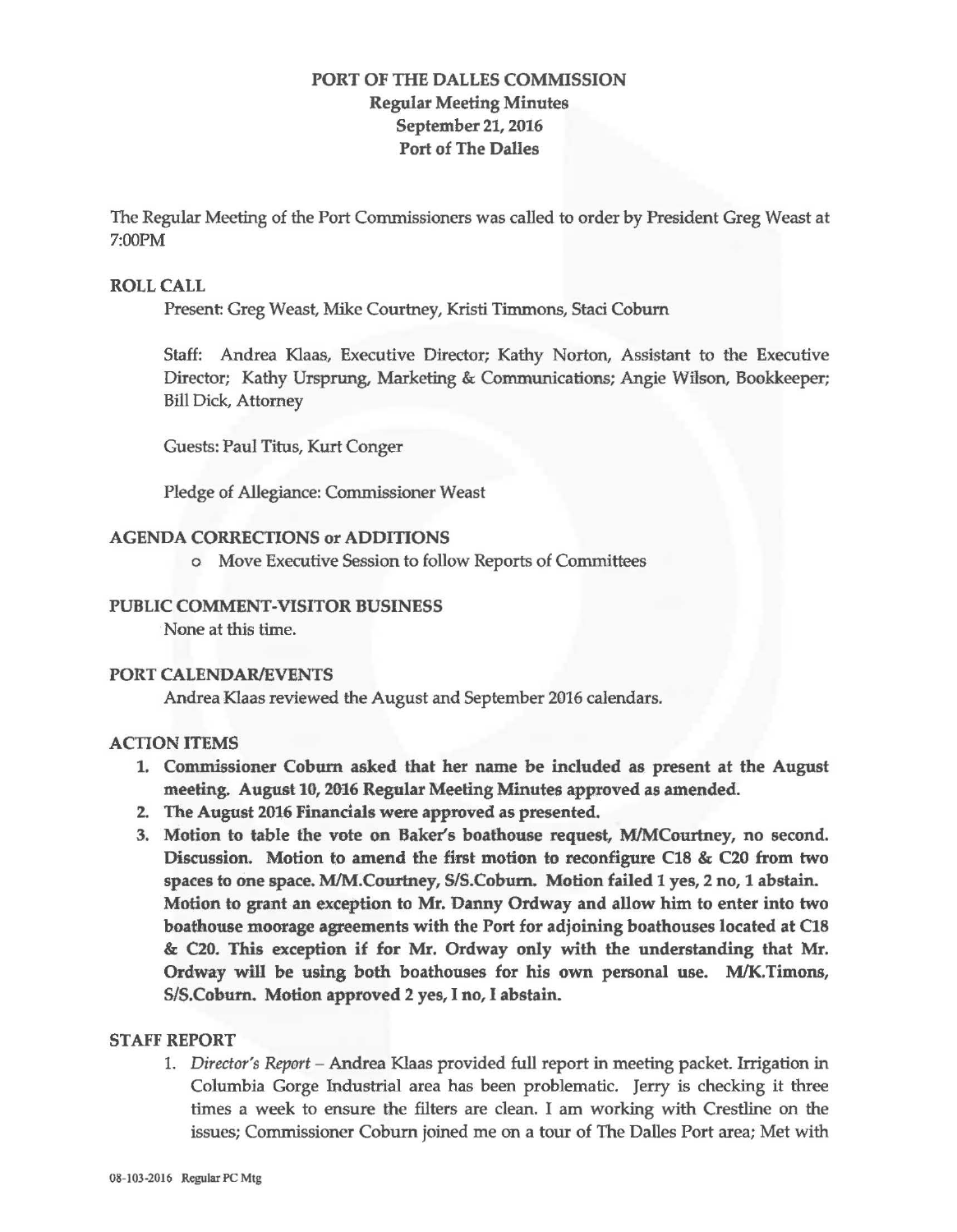Julie Krueger to talk about Port/City Partnerships and ways we can work together; The State of Oregon's Business Development office is using the Port of The Dalles as an example of how public/private partnerships can work, and the benefits of the Certified Industrial site program in recruiting businesses; Greg Weast, Dan Spatz & I spent this past week in DC meeting with our Federal representatives and various agencies promoting receipt of the final \$1.96 million owed to the Oregon Investment Board for economic development that was promised when the Scenic Area was created, expansion of the Urban Growth Boundary, forest issues and financial support for the completion of the bike/ped trail from Portland to The Dalles among other things. Upcoming Conferences: 10/4 Oregon Aviation Summit; 10/23-23 Oregon Economic Development Annual Conference; 11/16 13<sup>th</sup> Annual Oregon Economic Forum; 2/8-12 Special Districts Annual Conference in Portland, Oregon.

- 2. *Marketing* & *Communications Update:* Kathy Ursprung provided full report in meeting packet. Land Marketing - Developed marketing material for NORCOR building & land; work getting underway on permanent signage and entrance presence at the Columbia Gorge Industrial Center; working with commercial realtor to find a 10-15 acre site for a tech firm interested in locating in or near The Dalles. Other - met with interested parties regarding a potential food business incubator building/food hub in the community; working with Port area business and educators regarding how to connect businesses with education for enhanced career technical training; updating the Community Outreach Team book for DC trip; attended Community Economic Development Strategy meeting in Cascade Locks.
- 3. *Marina Update:* Kathy Norton provided report in meeting packet. Meeting with Bill to discuss Marina Management contract; did marina walk-through with The Dalles Marina LLC; new water system ready to go. When boathouse owners have their check valves installed Jerry will connect them to the system. Current sea lion's personality has changed as he is becoming more comfortable being around people.
- 4. *Reports of Committees:* 
	- a) Urban Renewal Commissioner Weast: Next meeting in October. Commission Coburn will be the new representative from the Port.
	- b) Chamber of Commerce: Commissioner Griffith: No August meeting. Annual bbq will be tomorrow.
	- c) Wasco EDC Kathy Ursprung: Dufur restroom replacement grant application was approved by Oregon State Parks. Working on Dufur water issues and strategic planning.
	- d) COT Greg Weast/Andrea Klaas: Met with legislators from both sides of the river, made some good contact.

7:30 PM - In to Executive Session

EXECUTIVE SESSION (as allowed by ORS 192.660 (2) (e) (f) (h)) This will include discussion of real property transactions, legal rights and duties of a public body with regard to current litigation and privileged legal communication. Media representatives are instructed not to report or disclose matters discussed in executive session.

8:50PM - Back to Regular Session